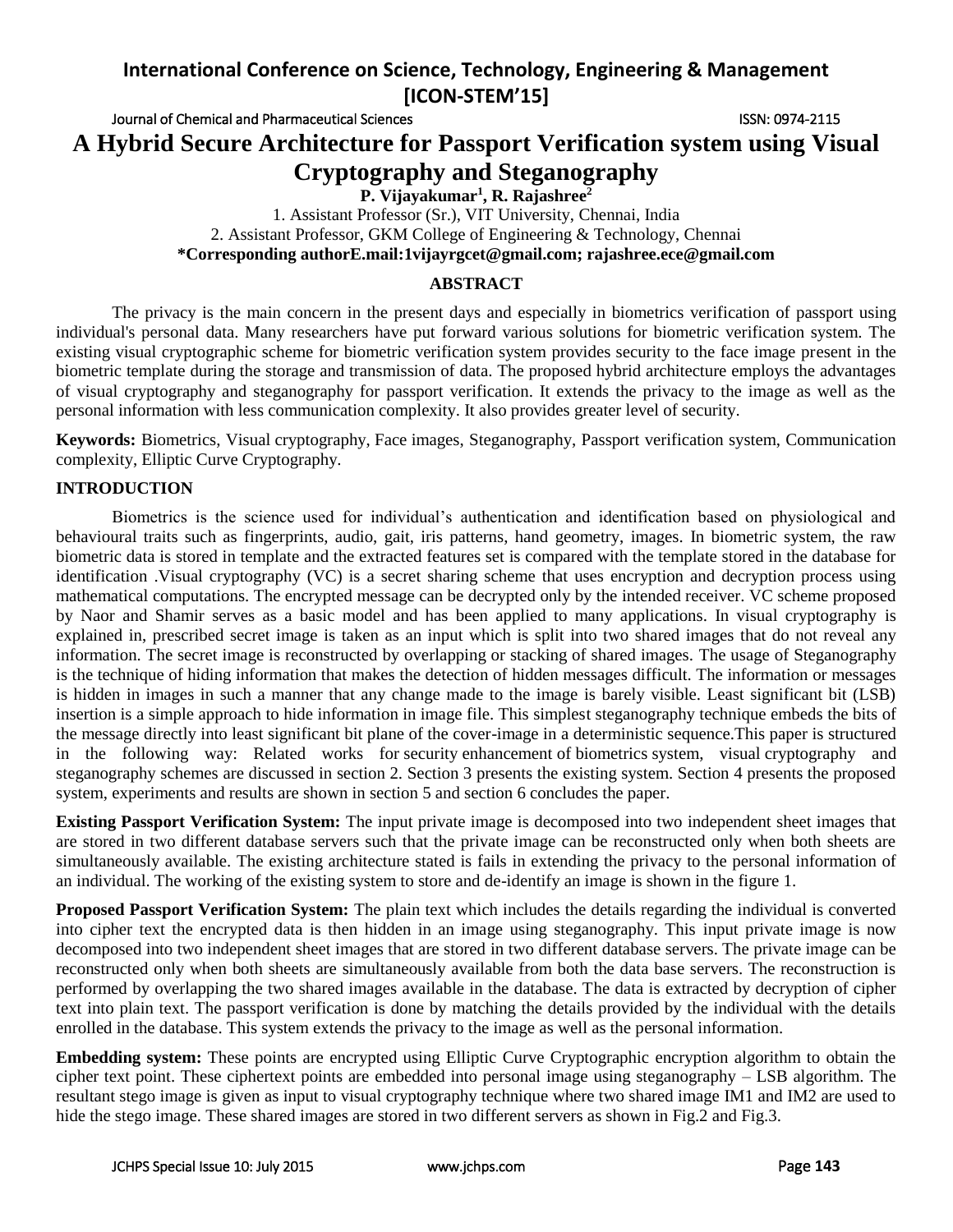# **International Conference on Science, Technology, Engineering & Management [ICON-STEM'15]**

#### Journal of Chemical and Pharmaceutical Sciences ISSN: 0974-2115



**Fig.1. Existing approach for de-identifying and storing a face image.**

PERSONAL INFORMATION



# **Fig.2. Hiding personal information into image using steganography**

# **Fig.3.Split stego image into two share image 1 and image 2 using Visual cryptography**

**Verification System:** During passport verification, customer personal information and image are verified as shown in fig.4. Before going to extract the personal information's and image, first step is to overlap the two share images from two different servers to obtain stego image. This stego image is given as input to extraction algorithm to get personal information in the form of cipher text Cm from stego image. This ciphertext points are decrypted using ECC decryption algorithm to get plaintext points. These plaintext points are converted into plaintext message using Koblitz method. These plaintext messages are compared with passport detail of the user. If passport details are matched with recovered plaintext information, then user is accepted or rejected to get service. The working of the proposed system to store and de-identify an image and personal information of an individual is shown in the Fig. 5.



**Fig.4. Retrieving the personal information and image using ECC**